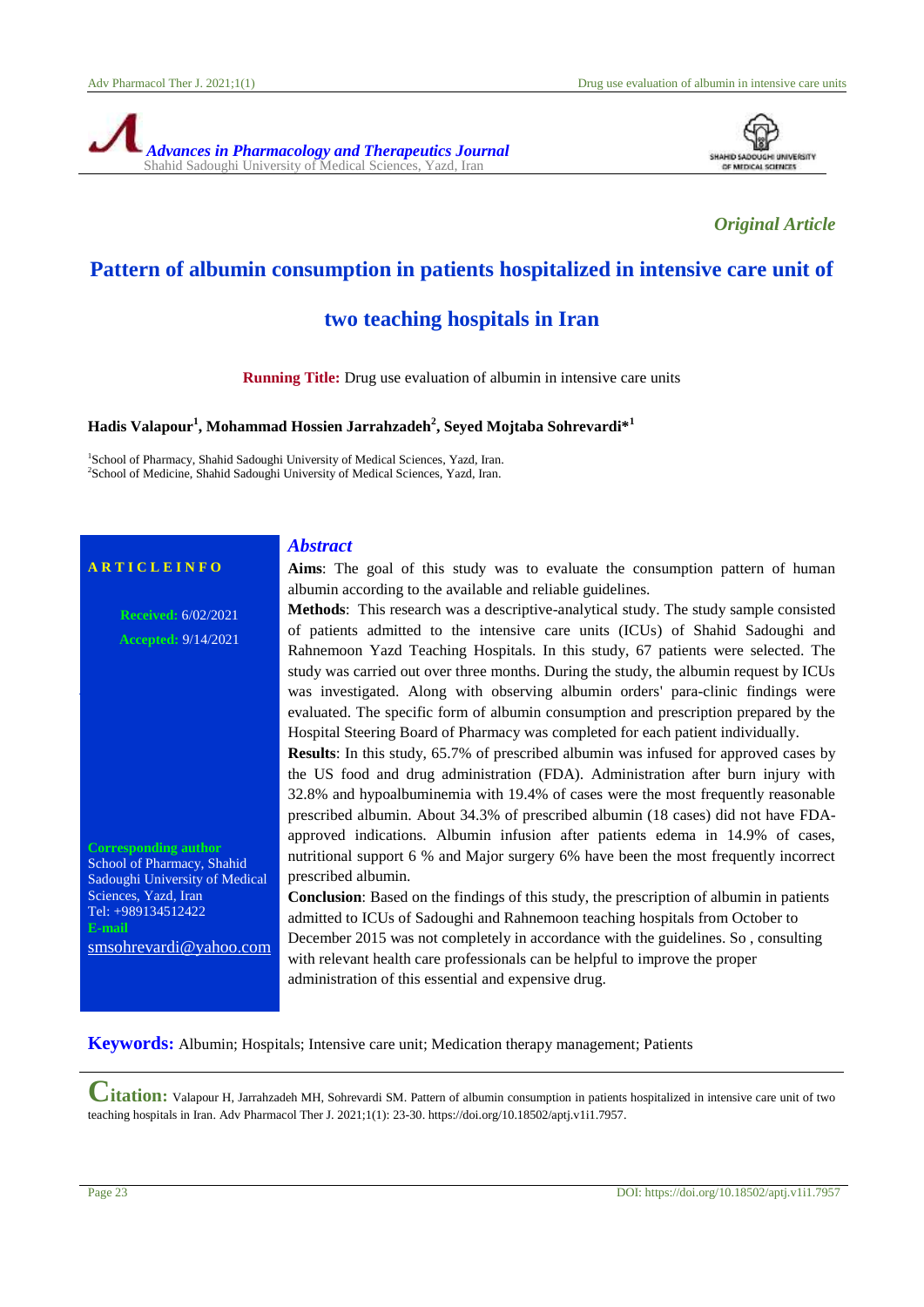#### *Introduction*

Paying attention to prescription and consumption patterns of medications is important. Inappropriate and too much prescription of medicine besides incidence of medication-induced adverse events can lead to the financial burden on the patients (1). Trying to rationalize medication use has always been considered one of the most important pharmaceutical policies. According to the World Health Organization (WHO), to achieve a rational use of medication, medication with a good therapeutic effect is required to meet the clinical needs in a specific geographic area with the least side effects and lowest cost. In addition, the dose and duration of antibiotic use are of utmost importance (2, 3).

Albumin is a biological and relatively expensive medication simultaneously (the price per 20% vial was 1,150,000 Rials at the study time) and is prescribed too much. Since the arrival of albumin to the pharmaceutical market, it has always had a series of defenders and detractors (4, 5). On the other hand, the albumin production capacity in the country is low. In comparison, only the capacity of one company producing biological products in China is four times more than the maximum amount of albumin production in our country (6). Due to the mobilization plan and increased production line capacity of refinery and blood research, the albumin production line has been suspended since 2003, and the country consuming albumin is imported from foreign companies.

Another problem is the inadequate distribution of the products produced by the company. They were being informed on how to prescribe and use

DOI: https://doi.org/10.18502/aptj.v1i1.7957 Page 24

albumin (as a vital and strategic product) in medical centers of Iran is essential and needs a serious and immediate review. The use of albumin should be following valid protocol. In addition, the percentage of errors and their causes should be clarified and modified (7).

Drug utilization evaluation (DUE) means a progressive and appropriate program that examines and analyzes drug use patterns compared with standard criteria in a medical center (8, 9). According to the WHO, DUE studies include the investigation of distribution, prescription, and use of drugs in society, emphasizing the medical, social, and economic outcomes. The successful implementation of a DUE study will ensure the appropriate, safe, and effective medication use. Among the objectives of the DUE programs are assuring rational use of medicines, improving patients' health, forecasting and timely prevention of side effects, identifying the pattern of drug use in the community, and reducing the cost of treatment (10). It should be noted in this regard that various indices, including the Anatomical Therapeutic Chemical (ATC) classification system and the Defined Daily Dose (DDD), have been provided by WHO for the statistical study of drugs. In evaluating the consumption pattern, issues such as the number of prescribed drugs or a drug group, drug prescription patterns among physicians, the comparison of the treatment process with standard treatment strategies, and therapeutic use of expensive drugs are considered. Implementing a basic DUE program in the hospital includes planning, data collection and analysis,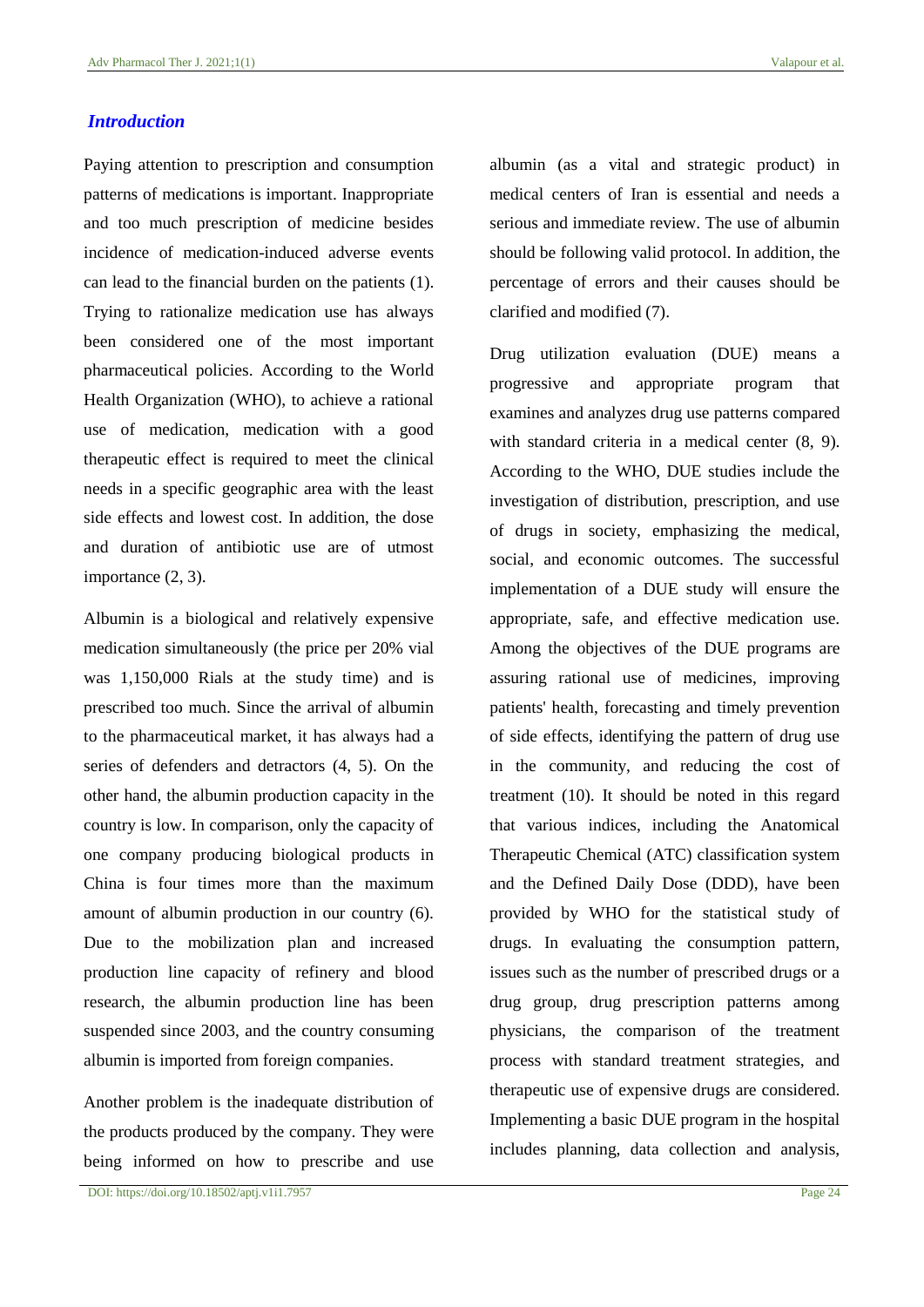interventions, and evaluation of the DUE program. To choose medicine for assessments, we mostly consider some criteria such as medication cost, adverse drug reaction, and a narrow therapeutic index (11, 12). This study aimed to investigate the albumin use pattern in patients admitted to the intensive care units (ICUs) of Shahid Sadoughi and Rahnemoon University Hospitals in Yazd, Iran.

#### *Materials and methods*

This research was a descriptive-analytical study. The study sample consisted of patients admitted to the ICU section of Shahid Sadoughi and Rahnemoon University Hospitals from October to December 2016 and was under treatment with albumin. According to Talasaz et al. (13), and considering 45% pattern, 1% accuracy test compliance, and confidence level of 95%, 67 patients were recruited in this study. The Ethics Committee approved the study protocol of Shahid Sadughi University of Medical Sciences (IR.SSU.MEDICINE.REC.1394.290).

#### **Research method**

This cross-sectional observational study was conducted for three months in the Sadoughi and Rahnemoon University Hospitals. By tracking albumin orders, finding patients' demographic data, and visiting them in the relevant ward (unit), the para-clinic findings were evaluated. The hospital Pharmacy committee prepared the specific form for consumption, and prescription (Directions for Use) was completed for each patient individually. For each patient, demographic characteristics (age, sex), pregnancy, duration of hospitalization, cause of admission, the amount of albumin use and its time, the cause of albumin prescription, adverse reactions, and infusion (injection) rate were recorded. Also, during the prescription period questioning the related doctor and the nurse and the observation of the patient, cause adverse outcomes, and its cause (in case of side effects) was examined and recorded. Each patient receiving albumin to find the criteria for prescribing and medication use albumin to what extent are run was evaluated separately and finally collected information into were entered into a form prepared by the researcher and were compared with existing standards regarding albumin use pattern. In this study, to determine the prescription conditions and non-prescription of albumin, the guidance provided in **Table 1** was used.

#### **Data analysis**

The collected data were entered into SPSS version 20, and after determining normality using the chisquare test and Fisher exact test were analyzed.

### *Results*

In the current study, 58.2% of the patients were males, and 41.8% were females. The mean age of female patients was  $60\pm 26.3$  years old, and that of men was 53.87±24.42 years old. The general mean age of the patients was 56.43± 25.22 years old.

Based on the findings of this study, 88.1% of the patients had no complications after albumin infusion (injection), 6% had increased saliva, and 6% experienced nausea.

**Table 2** shows adverse events in hospitalized patients concerning patients' sex. The greatest impact was seen in women, which caused nausea. The chi-square test results also showed that there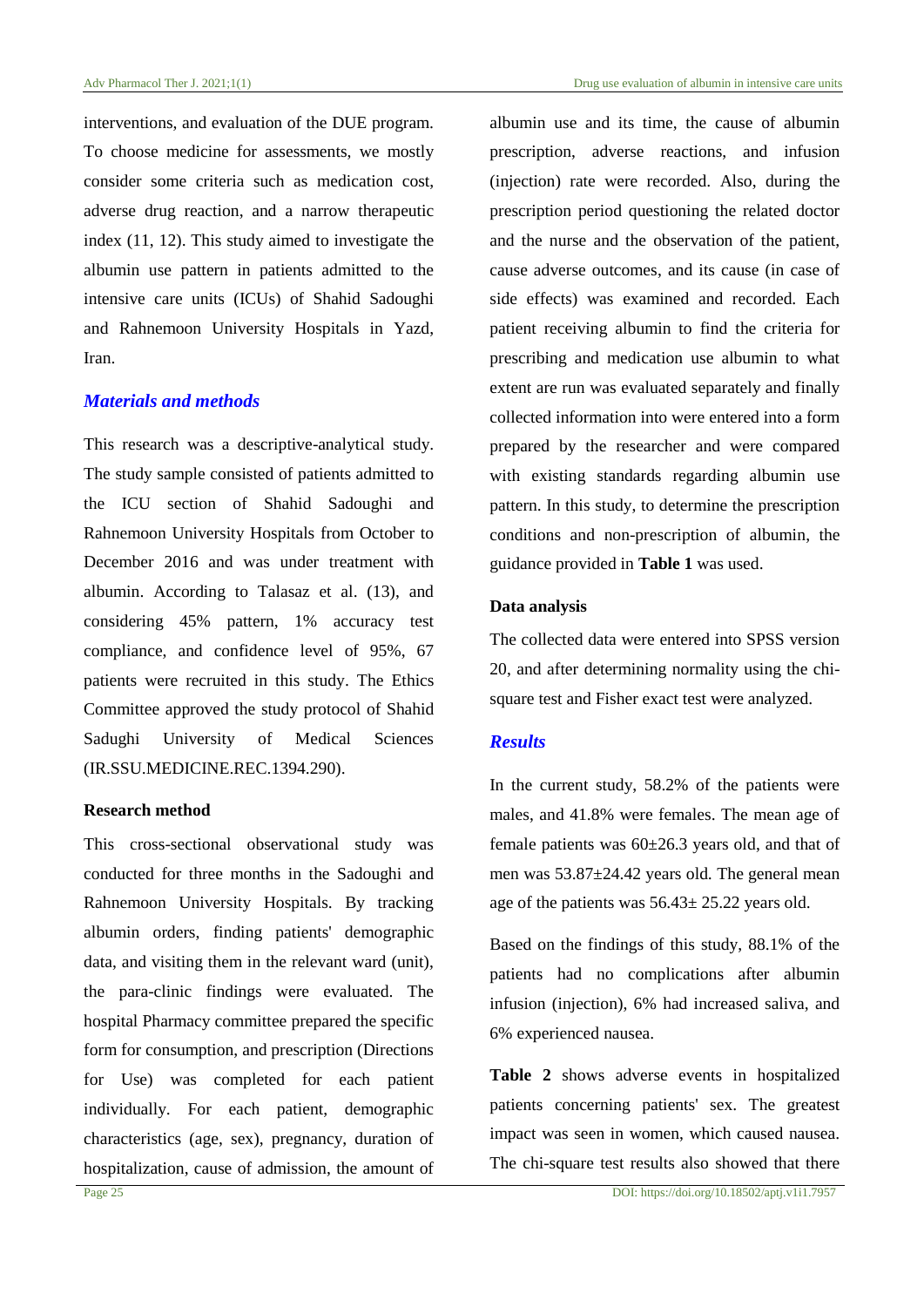was no significant difference between male and female patients in terms of the presence of side effects (P>0.05). According to **Table 3**, the mean number of vials of prescribed albumin for approved and not approved cases by the FDA was 8.96 $\pm$ 11.44, which was 6.16 $\pm$ 6.76 days at a speed of 1-2 ml per minute on average. Generally, 600 vials of albumin were used within 834 days. Among the total number of prescribed vials, 440 vials (73.3%) were used for males and 160 vials (26.7%) for women. Mann-Whitney U test results showed that despite more prescribed vials for men than women, this difference was not significant statistically (P>0.05) **Table 4, 5**.

| Table 1. The prescription and non-prescription condition of albumin(14) (GUIDELINES FOR USE OF ALBUMIN, Feb 27, 1995) |
|-----------------------------------------------------------------------------------------------------------------------|
| For the following albumin administration is correct (approved by FDA)                                                 |
|                                                                                                                       |
| Hemorrhagic shock                                                                                                     |
|                                                                                                                       |
| Non-Hemorrhagic shock                                                                                                 |
| Burning (decrease in plasma volume)                                                                                   |
|                                                                                                                       |
| Ischemia or cerebral hemorrhage                                                                                       |
|                                                                                                                       |
| Nutritional supports                                                                                                  |
|                                                                                                                       |
| Heart surgery                                                                                                         |
| Hyperbilirubinemia in newborns                                                                                        |
|                                                                                                                       |
| Acute nephropathy and nephrotic syndrome, hypoalbuminemia                                                             |
|                                                                                                                       |
| Ascites, cirrhosis, spontaneous bacterial peritonitis, hepatorenal syndrom                                            |
| Organ transplants                                                                                                     |
|                                                                                                                       |
| Plasmapheresis                                                                                                        |
|                                                                                                                       |
| Albumin is inappropriate for other administration                                                                     |

|  | <i>Table 2.</i> The presence of adverse events in hospitalized patients with resect to sex (N: Number). |  |  |  |
|--|---------------------------------------------------------------------------------------------------------|--|--|--|
|--|---------------------------------------------------------------------------------------------------------|--|--|--|

| side effect |        |            |            |                         |               |              |
|-------------|--------|------------|------------|-------------------------|---------------|--------------|
|             |        |            | <b>Not</b> | <b>Increased saliva</b> | <b>Nausea</b> | <b>Total</b> |
|             | Male   | N          | 36         | 2                       |               | 39           |
| Sex         |        | % of total | 53.7%      | 3%                      | 1.5%          | 58.2%        |
|             |        | N          | 23         | 2                       | 3             | 28           |
|             | Female | % of total | 34.3%      | 3%                      | 4.5%          | 41.8%        |
| Total       |        | N          | 59         | 4                       | 4             | 67           |
|             |        | % of total | 88.1%      | 6%                      | 6%            | 100%         |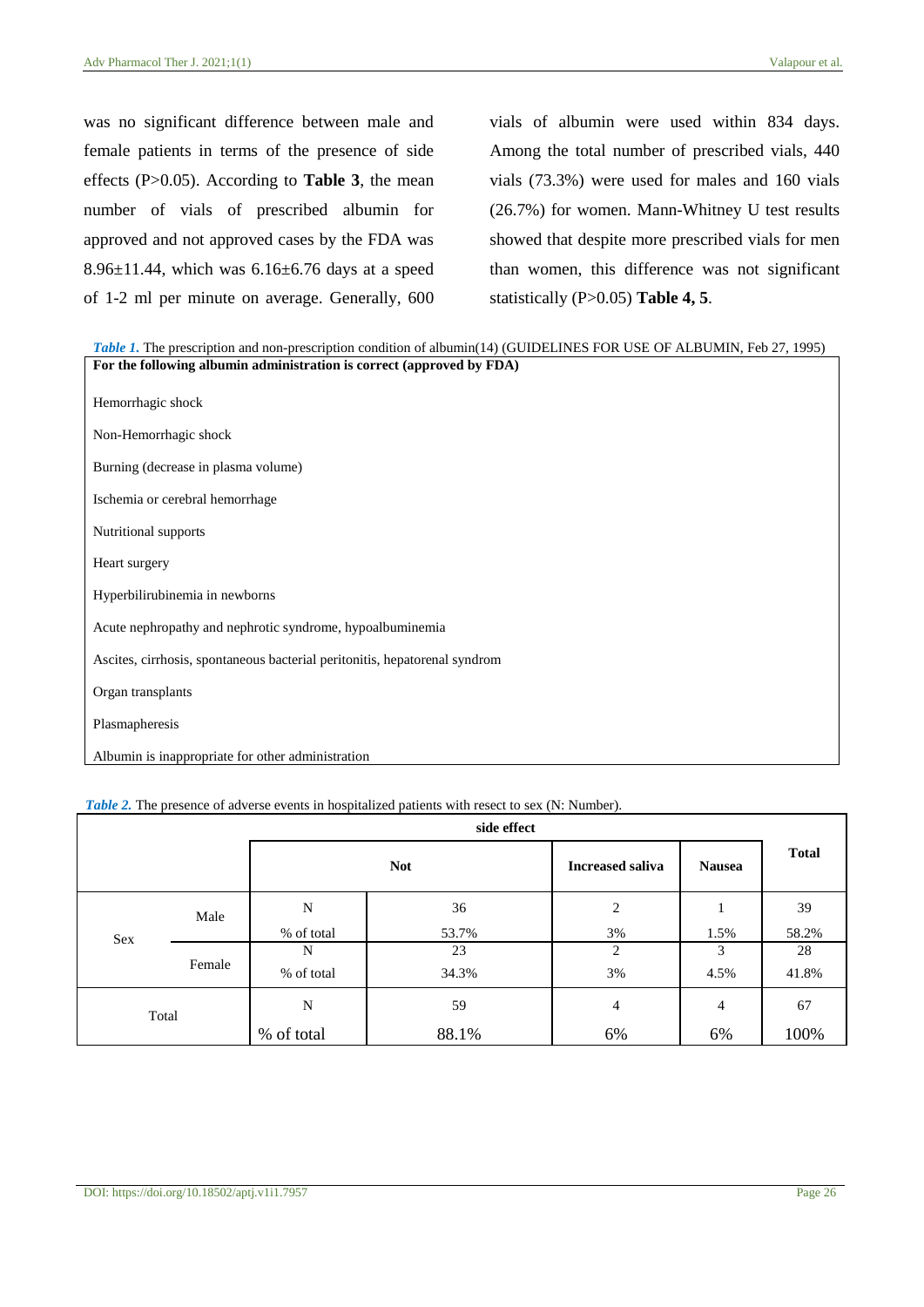|                                          | <b>Number</b> | <b>Total</b> | <b>Minimum</b> | <b>Maximum</b> | Mean | <b>Standard</b><br><b>Deviation</b> |
|------------------------------------------|---------------|--------------|----------------|----------------|------|-------------------------------------|
| The number of vials<br>of albumin        | 67            | 600          |                | 55             | 8.96 | 11.44                               |
| Albumin<br>prescription<br>duration(day) | 67            | 834          |                | 28             | 6.16 | 6.76                                |

#### *Table 3.* Descriptive statistics of prescribed albumin vials in patients

*Table 4.* Comparison of vials prescribed in patients with respect to sex

|                    | <b>Sex</b> | <b>Number</b> | <b>Ranks average</b> | <b>Ranks</b> sum | P value |
|--------------------|------------|---------------|----------------------|------------------|---------|
| Prescribed albumin | Male       | 39            | 36.6                 | 1427.5           |         |
|                    | Female     | 28            | 30.38                | 850.5            | 0.19    |
| Total              |            | 67            |                      |                  |         |

*Table 5*. Descriptive statistics of prescribed vials and their prescription duration in approved and unapproved patients according to FDA

|                  |                                           | <b>Total</b> | <b>Minimum</b> | <b>Maximum</b> | Mean | <b>Standard Deviation</b> |
|------------------|-------------------------------------------|--------------|----------------|----------------|------|---------------------------|
| Approved         | Albumin vial<br>number                    | 493          | $\mathbf{1}$   | 55             | 11.2 | 13.38                     |
|                  | Albumin<br>prescription<br>duration (day) | 323          | $\mathbf{1}$   | 28             | 7.34 | 7.78                      |
| Non-<br>Approved | Albumin vial<br>number                    | 107          | $\mathbf{1}$   | 12             | 4.65 | 3.69                      |
|                  | Albumin<br>prescription<br>duration (day) | 90           | $\mathbf{1}$   | 14             | 3.91 | 3.26                      |

The average number of vials of albumin prescribed for approved cases by the FDA was 11.20±13.38, which on average it was infused at a speed of 1-2 ml per minute.

According to **Table 6**, 493 vials of albumin (82.2%) were generally used within 323 days for approved cases by the FDA, and 107 vials of

albumin (17.8%) were used within 90 days for non-approved cases by FDA.

According to **Table 7**, the average number of vials of albumin prescribed for non-approved cases by the FDA except burning was  $8.64 \pm 12.53$ , which were infused within 5.95±7.23 days and at average the speed of 1-2 ml per minute. Generally, 190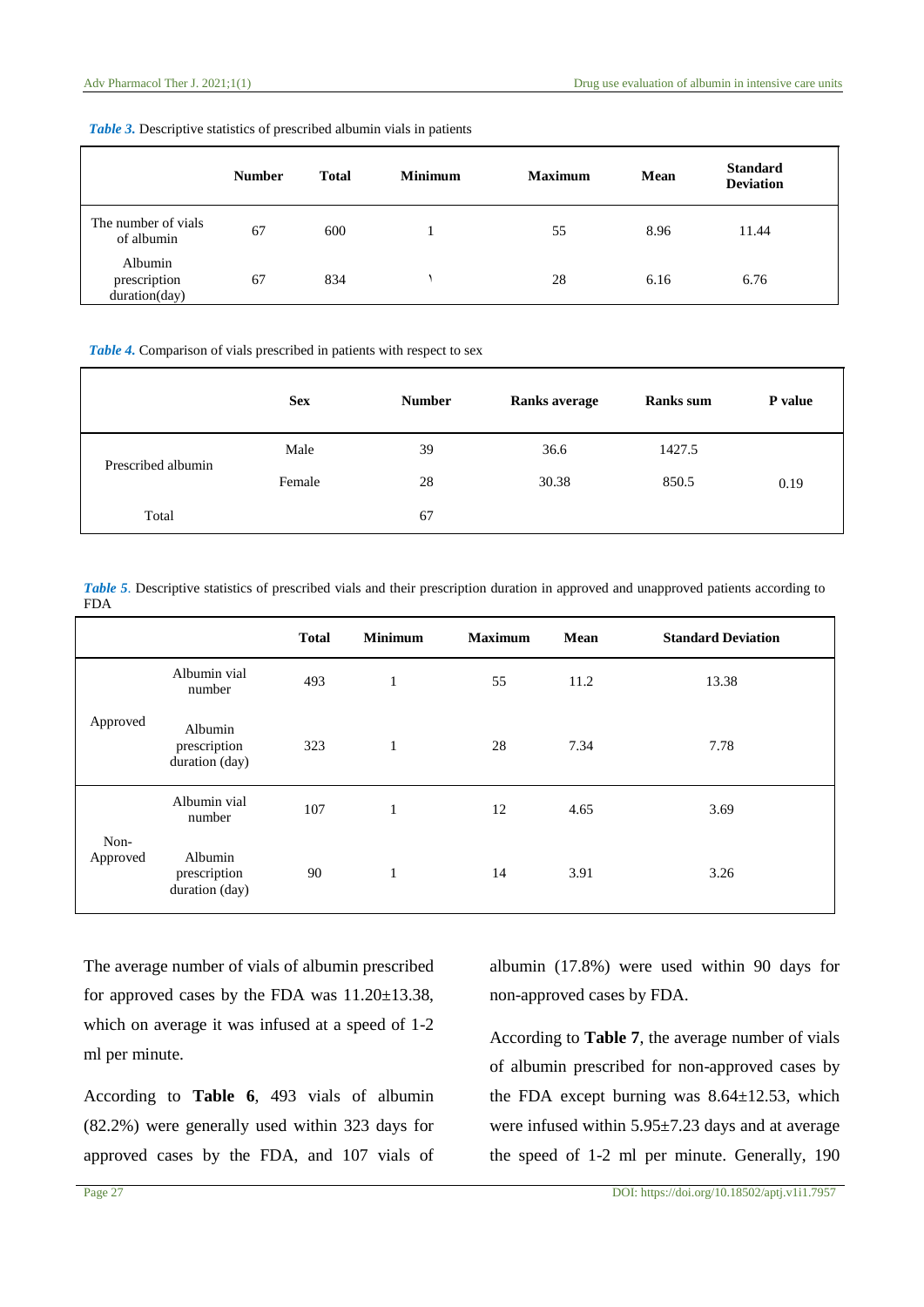(64%) vials of albumin were used within 131 days for approved cases by FDA except burning. In addition, in burn patients (approved by FDA), the average number of administered vials of Albumin was 13.77±13.99, which on average were infused within  $8.73 \pm 8.23$  days and at the speed of 1-2 ml per minute. In general, 303 (50.5%) vials of albumin were administered in patients with a diagnosis of burning within 192 days, 190 vials of albumin (31.7%) were administered in patients without burning (approved by FDA), and 107 (17.8%) vials of albumin were used in nonapproved patients by FDA.

*Table 6.* Frequency of vials prescribed in approved and non-approved patients

|                           | <b>Frequency</b> | Percentage |
|---------------------------|------------------|------------|
| Approved cases by FDA     | 493              | 82.2       |
| Non-approved cases by FDA | 107              | 17.8       |
| Total                     | 600              | 100        |

|                                |                                           | <b>Total</b> | <b>Minimum</b> | <b>Maximum</b> | Mean  | <b>Standard Deviation</b> |
|--------------------------------|-------------------------------------------|--------------|----------------|----------------|-------|---------------------------|
| Patients<br>without<br>burning | Albumin vial<br>number                    | 190          | $\mathbf{1}$   | 50             | 8.64  | 12.53                     |
|                                | Albumin<br>prescription<br>duration (day) | 131          | $\mathbf{1}$   | 26             | 5.95  | 7.23                      |
| Burn<br>patients               | Albumin vial<br>number                    | 303          | $\mathbf{1}$   | 55             | 13.77 | 13.99                     |
|                                | Albumin<br>prescription<br>duration (day) | 192          | 1              | 28             | 8.73  | 8.23                      |

#### *Discussion*

This study aimed to investigate the consumption pattern of albumin in patients hospitalized in ICUs of Shahid Sadoughi and Rahnemoon University Hospitals of Yazd from October to December 2015. In this study, 88.1% of patients had no

complications after albumin infusion, 6% had increased salivation, and 6% had nausea. In Ala et al.'s study (2015), 3 patients experienced side effects such as headache, hypotension, and rash, which were eliminated by decreasing albumin injection speed (15). According to the results of the chi-square test, there was no significant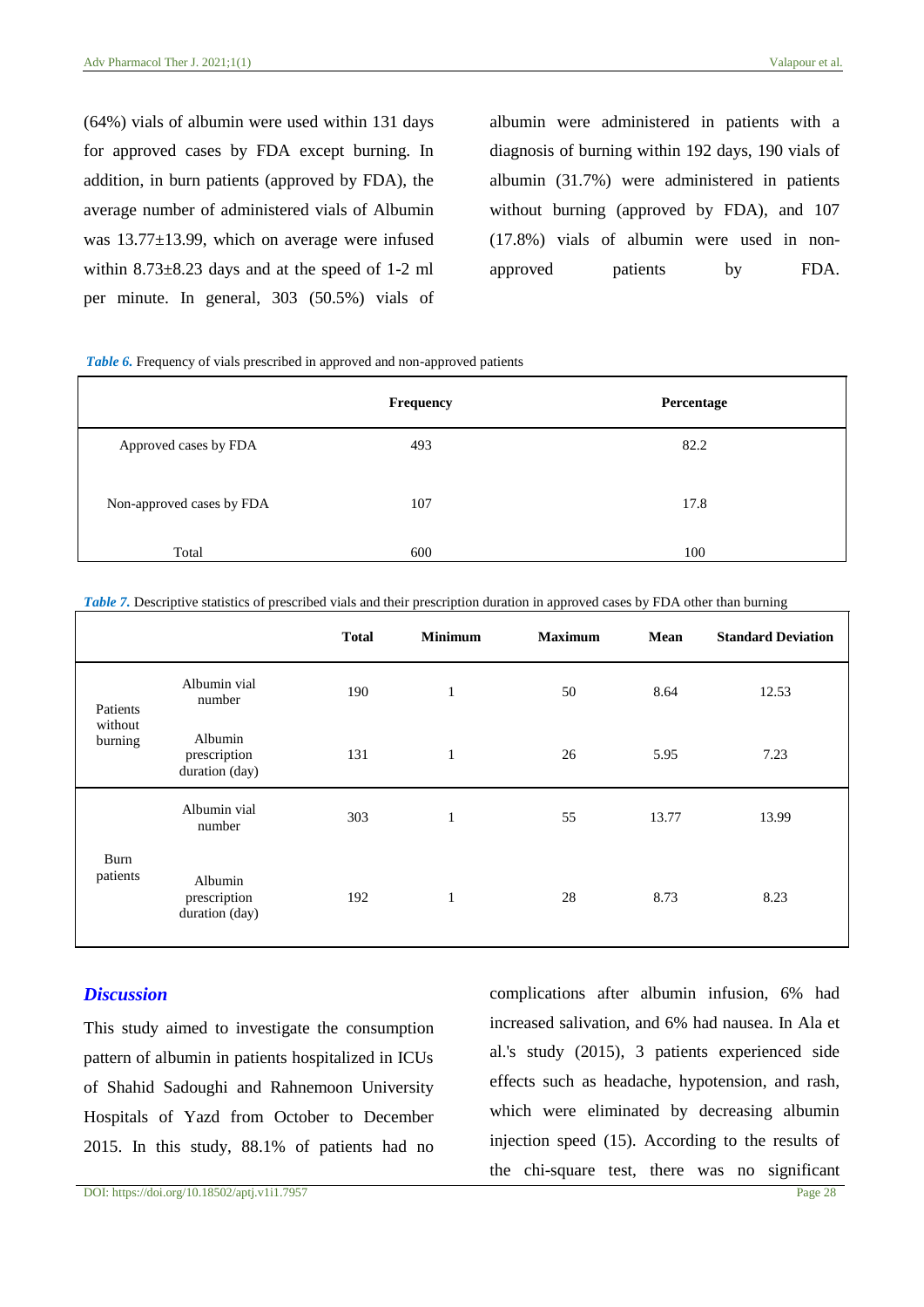difference between men and women in terms of the presence of side effects  $(P>0.05)$ . In this study, the mean number of vials of prescribed albumin for approved and not approved cases by the FDA was 8.96±11.44. On average, albumin was infused 6.16±6.76 days at a speed of 1-2 ml per minute. Generally, 600 vials of albumin were used within 834 days. The average number of vials of albumin prescribed for approved cases by the FDA was 11.2±13.38, which on average it was infused at a speed of 1-2 ml per minute. The mean number of prescribed vials of albumin for non-approved cases by FDA was 4.65±3.69, which on average was infused within 3.91±3.26 days at a speed of 1-2 ml per minute. Generally, for cases approved by the FDA, 493 vials of albumin (82.2%) within 323 days, and for non-approved patients by FDA, 107 vials of albumin (17.8%) within 90 days were used. After separating burn cases, the average number of vials of albumin prescribed for approved cases by the FDA was  $8.64 \pm 12.53$ , which on average was used 5.95±7.23 days at a speed of 1-2 ml per minute.

In total, 190 (64%) vials of albumin for approved cases by the FDA except burning were used within 131 days. In addition, the average number of administered (prescribed) vials of albumin was 13.77±13.99 in patients diagnosed with burning (approved by FDA). On average, it was used in 8.73±8.23 days at the speed of 1-2 ml per minute. In a nutshell, 303 (50.5%) vials of albumin were used in burn patients within 192 days, 190 vials of albumin (31.7%) were used in non-burn patients (approved by FDA), and 107 (17.8%) vials of albumin were used in patients with non-approved diagnosis by FDA.

In this study, among prescribed cases of albumin, diagnosis of 34.3% (18 cases) were not approved by FDA. Albumin infusion after patients' edema in 14.9% of cases, nutritional support 6 % and Major surgery 6% have been the most frequently incorrect prescribed albumin based on albumin prescription and administration guidelines. In the present study, the use of albumin to provide nutritional support only in patients with diarrhea more than 2 liters per day and serum albumin less than 2 grams per deciliters were considered rational. In this study, the serum albumin level before administration of albumin and infusion of nutritional support was not measured in patients. This means that the conditions for nutritional support were met, and the use of albumin was incorrect.

In a study by Talasaz et al. (2012), albumin was improperly prescribed for 36.2 cases. They found that hypoalbuminemia and nutritional support were the most conditions in which the albumin was used improperly (13). In contrast, hypoalbuminemia was mentioned as a proper case of albumin prescription in the present study. This discrepancy can be due to the use of two different albumin prescription and administration guidelines in two studies. According to the current research, albumin prescription conditions in the nutritional support were not intended, and albumin was prescribed improperly in Talasaz et al.'s study.

In Ala et al.'s study (2015), 37% did not use the American Society of Hospital Pharmacist (ASHP) protocol for the administration of albumin (15). In this study, serum levels of albumin were measured before administration of albumin only in 22 cases